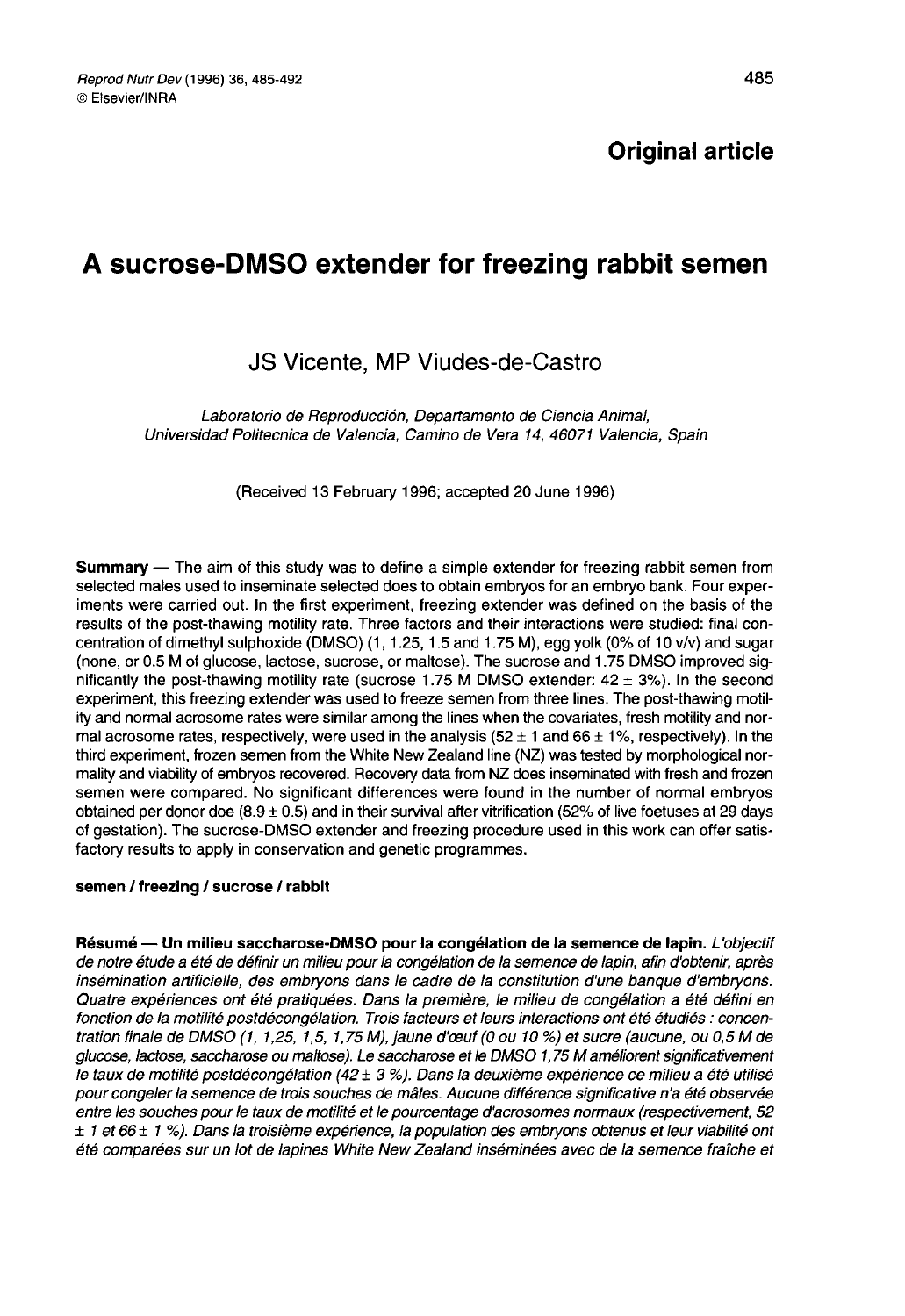congelée. Le nombre d'embryons normaux par femelle  $(8,9 \pm 0,5)$  et leur viabilité après vitrification (52 %) à 29 jours de gestation) ne varient pas significativement entre les groupes. Le milieu saccharose-DMSO et le protocole de congélation utilisé dans ce travail peuvent offrir des résultats satisfaisants pour une application à des programmes de conservation des ressources génétiques.

#### semence / congélation / saccharose / lapin

## **INTRODUCTION**

Artificial insemination in rabbits is usually performed with fresh or recently stored sperm. This is because of the generally unsatisfactory results with frozen semen (Stranzinger et al, 1971; Maurer et al, 1976; Hanada and Nagase, 1980; Constantini, 1989; Fargeas, 1995). In order to better utilize semen from males of high genetic value, for production as well as for conservation and genetic programmes, use of frozen semen is important.

In general, rabbit semen freezing medium contains egg yolk and dimethyl sulphoxide (DMSO) or acetamide as a cryoprotectant (Stranzinger et al, 1971; Hanada and Nagase, 1980; Chen et al, 1989). Generally, 1 to 1.5 M of DMSO has been used in the extender to obtain 40-50% motility and 30-70% normal acrosomes (Weitze et al, 1976; Castellini et al, 1992; Martin, 1993). Using 1 M acetamide in the extender improves the normality acrosome rate (60-80%; Chen et al, 1989). Both the DMSO extender and the acetamide extender are used with similar freezing procedures: samples are cooled for 4-5 h at 5 °C before freezing in vapour nitrogen. Recently, Chen and Foote (1994), using a programmable freezer, demonstrated that mechanical seeding of extended semen at  $-6$  °C substantially improved post-thaw progressive motility of spermatozoa (60%).

The aim of this study was to define a simple extender for freezing rabbit semen from selected males used to inseminate selected does to produce embryos.

### MATERIALS AND METHODS

#### Experimental animals

Mature male rabbits from three genetic lines were used in this study. Two lines were selected on the basis of litter size at weaning: Synthetic (SY) and White New Zealand (NZ). The third line (SB) was selected on the basis of growth rate from weaning to slaughter (28-63 days of age).

Nonlactating multiparous does (4th or 5th parity) belonging to NZ and SY lines were used for insemination and embryo transfer, respectively. All rabbits were kept individually under the same environmental conditions (16 h light: 8 h dark, 20-25 °C).

#### Semen collection and evaluation

Two ejaculates were recovered per male and week. Semen was collected using an artificial vagina. The following measurements were taken from fresh semen:

- Volume: measured in a graduated conical tube.

- Percentage of motile sperm: a semen sample diluted 1:100 in Tris-citrate was evaluated subjectively by examining spermatozoa on a glass slide at 37 °C. Two experienced evaluators determined the progressive motile spermatozoa into three to five microscopic fields from each ejaculate.

- Concentration per milliliter: measured with a hemocytometer.

- Normal acrosome: the proportion of sperm with normal intact acrosome was estimated using interference contrast optics at a magnification of x1250. Spermatozoa were fixed with glutaraldehyde 2% in phosphate-buffered saline (PBS) (Pursel and Johnson, 1974).

If the concentration of spermatozoa exceeded 200 x 10<sup>6</sup> mL<sup>-1</sup>, it was extended to 120 x 10<sup>6</sup> mL<sup>-1</sup> with Tris-citrate.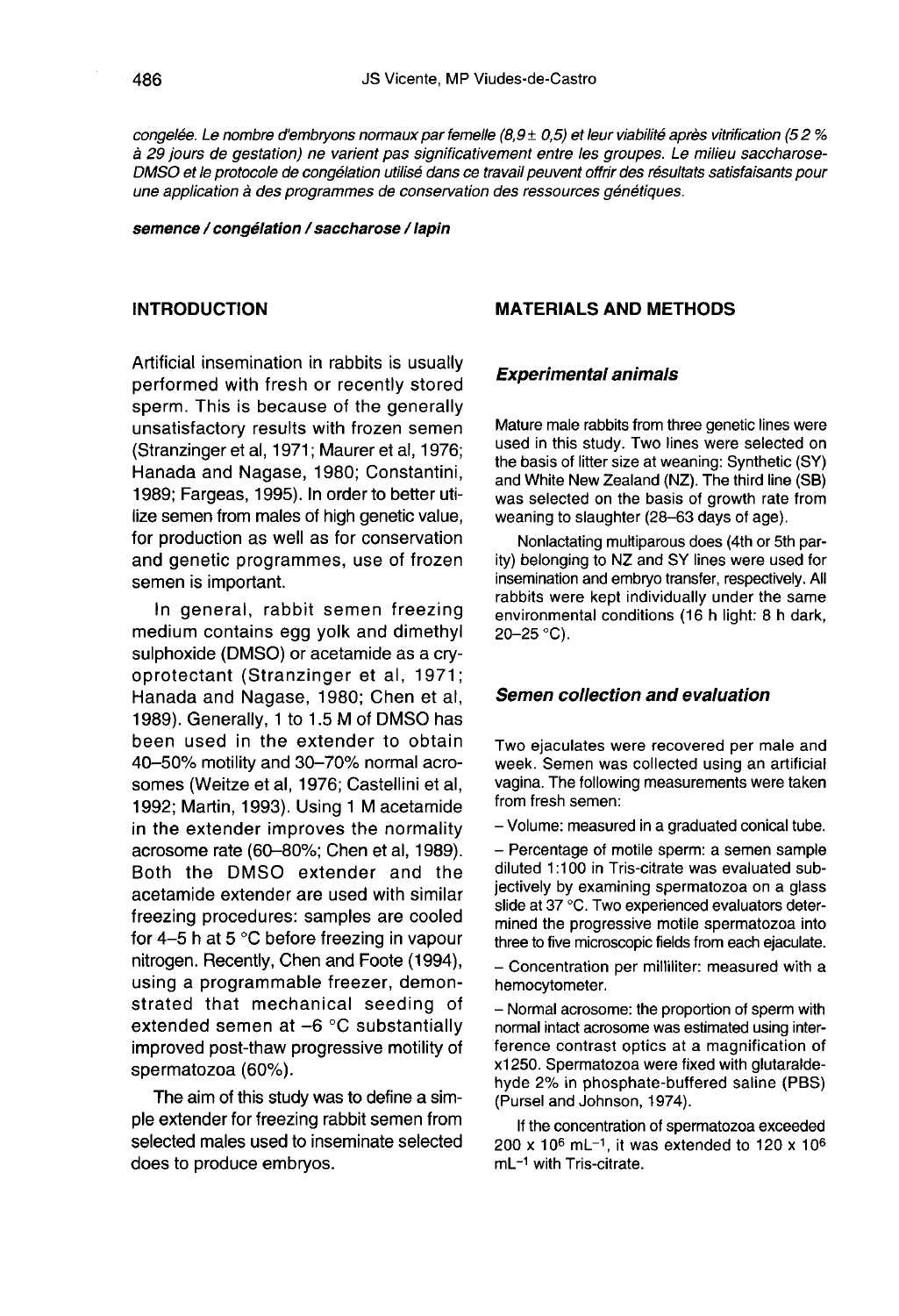Examination of frozen-thawed semen for the percentage of progressively motile spermatozoa was conducted in the same way as for fresh semen.

### Freezing procedure of sperm

The semen and extender were mixed at room temperature (25 °C) in equal volumes. The extended semen was packaged in 0.25 mL plastic straws. These straws were then placed at 5 °C for 120 min. After cooling, the straws were placed at -30 °C for 15 min in a freezer before being plunged in liquid nitrogen. Thawing was carried out by immersing the straws in a water bath at 40 °C for 15 s.

#### Insemination procedure

Receptive does were inseminated with 20 x 106 motile spermatozoa in 0.5 mL of Tris-citrate medium or 0.5 mL of freezing medium for fresh and frozen semen, respectively. Receptivity of does was checked by vulva colour. Insemination was carried out with a curve glass pipette (0.5 mm diameter). Does were injected intramuscularly with 0.2 mL gonadorelin (Fertagyl, Intervet) at the time of insemination. All inseminated does were nonlactating multiparous females (4th or 5th parity).

# Recovery embryos

Morulae were recovered postmortem 64-66 h postcoitum by perfusing each oviduct and onefourth of each uterine horn with 5 mL of Dulbecco's phosphate-buffered saline (PBS, Sigma) supplemented with 20% heat-inactivated rabbit serum (PBS + 20%). Embryos were scored according to morphological criteria before freezing (Hafez, 1993).

## Vitrification procedure

The vitrification consisted of two steps. In the first step, normal embryos were pipetted into 0.2 mL of PBS1 medium and placed in a plastic culture dish. Then 0.2 mL of a solution consisting of 25% (v/v) EG plus 25% DMSO (v/v) in PBS1 was added and diluted by agitation. The embryos were<br>left for 2 min in this medium. In the second step, 0.6 mL of the same initial cryoprotective solution (25/25, EG/DMSO) were added and diluted quickly. Embryos suspended in the final vitrification solution were loaded into a 0.25 mL plastic straw (IMV, L'Aigle, France) and then plunged directly into liquid nitrogen. The two vitrification steps were carried out at 20 °C and the final vitrification solution contained 20% (v/v) EG and 20% (v/v) DMSO in PBS1 medium.

The straws contained three fractions separated by air bubbles: the first fraction consisted of PBS1 in a cotton plug, the second fraction contained the embryos suspended in vitrification medium (0.1 mL) and the third fraction consisted of the PBS1 medium. Straws were sealed with coloured plastic. The total duration of embryo exposure to the final vitrification solution before being plunged into the liquid nitrogen was 1 min. Each straw contained seven embryos.

Devitrification was carried out in a water bath at 20 °C, then the fraction with the embryos (second) was poured and mixed into a culture dish containing 0.8 mL of 0.33 M sucrose in PBS1 medium. After 5 min, the embryos were washed twice in Ham's F10 and supplemented with 20% of homologous rabbit serum or fresh PBS1 before culture or oviductal transfer, respectively.

# Embryo culture

After devitrification, morulae were morphologically examined, and only normal embryos in Ham's F10 were cultured in a humidified atmosphere of 7%  $CO<sub>2</sub>$  in air at 39 °C for 48 h (Vicente and García-Ximénez, 1994).

## Embryo transfer

Recipient does were induced to ovulate 60 h before transfer with an intravenous dose of 25 IU hCG in accordance with Vicente and García-Ximénez (1994). All the recipient does were multiparous females (4th or 5th parity). The recipi ents were anaesthetized by injecting a 5:1 ketamine chlorohydrate:promethazine solution at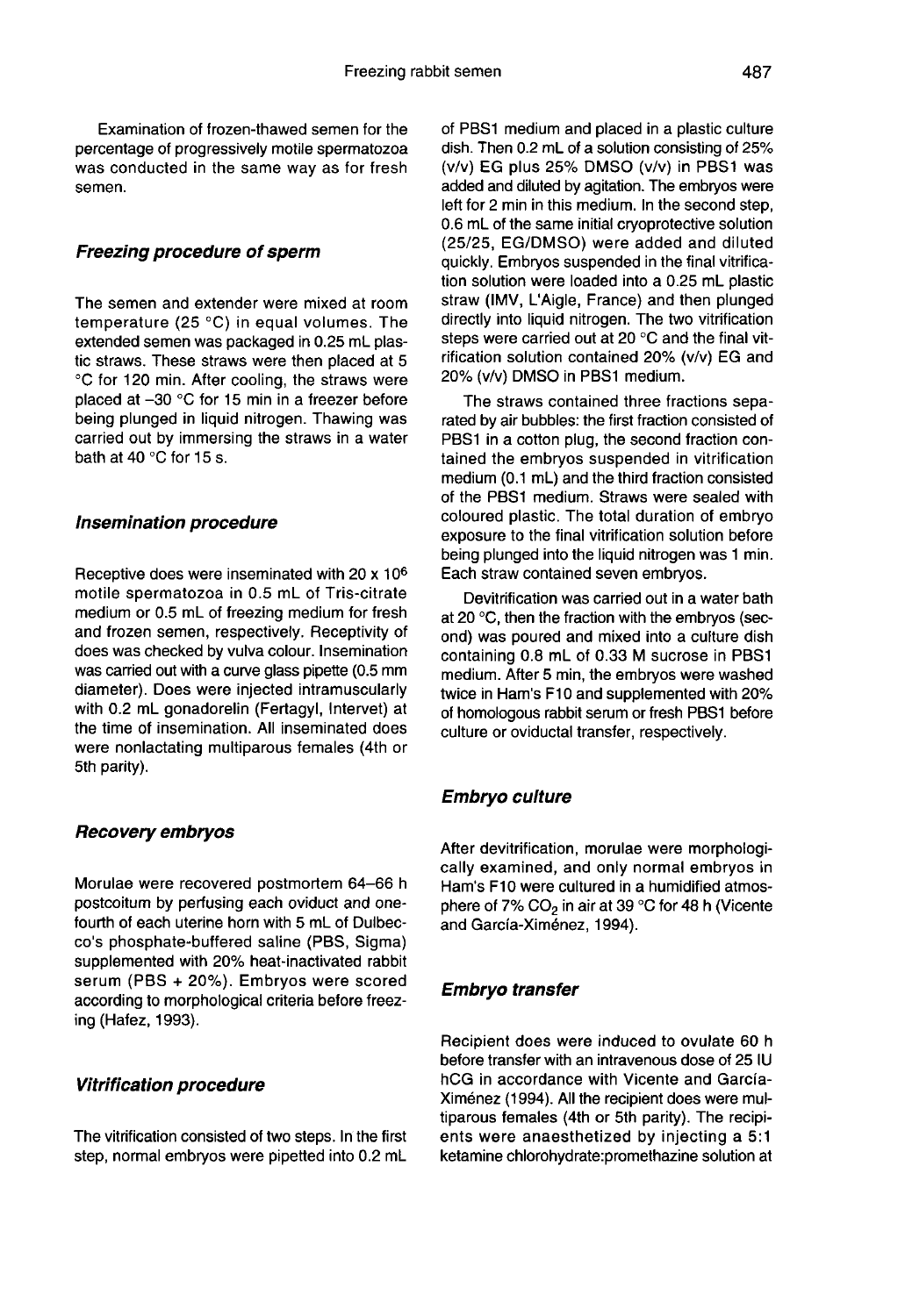the rate of 1.2 mL  $kq^{-1}$  of body weight. After vitrification, transfers were carried out by ventral midline laparotomy and the embryos were transferred into the oviducts of the recipients.

# Experiment 1: Effect of sugar, DMSO and egg yolk in the extender medium on post-thawing motility

Eighteen White New Zealand males belonging to a selected line by litter size were used in this experiment. Forty freezing media were studied for their effects on post-thawing sperm motility. Freezing extender consisted of 0.1 M sugar and 2 to 3.5 M of DMSO in Tris-citrate (0.25 M trishydroxymethylaminomethane, 83 mM citric acid) and with or without 20% of egg yolk. Penicillin  $(1\ 000\ U\ mL^{-1})$  and streptomycin  $(1\ 000\ \mu\text{g}\ mL^{-1})$  were added. Three different pools of six ejaculates were used (18 males). Each pool was split and extended with all media. Three replicates for the freezing medium and two straws for each replicate were evaluated. The procedures for extensing and freezing-thawing have been described earlier.

A factorial analysis of variance after arcsin transformation of post-thaw sperm motility data was used to evaluate the main effects of sugar, concentration of DMSO and egg yolk in the freezing medium and its interactions. A protected least significant difference (LSD) test was used to compare means.

# Experiment 2: Effect of genetic lines of males on quality of fresh and frozen semen

The results of experiment 1 showed that the addition of sucrose and 3.5 M DMSO improved sperm<br>motility. The extender in this second experiment was 0.1 M sucrose and 3.5 M DMSO in Tris-citrate. Extension, freezing and thawing procedures have been explained earlier.

Twenty-five ejaculates from 25 sexually adult males were used from each of three lines (NZ, SY and SB). The effect of the genetic line on the volume, concentration and sperm production was evaluated by analysis of variance. After arcsin transformation, the effect of the genetic line motility and normal acrosome rates from fresh and post-thawed semen were analysed by analysis of variance. In addition, the percentages of motile sperm and normal acrosome were analysed by covariance. The covariates were motility and nor-A protected LSD test was used to compare means.

# Experiment 3: Effect of frozen semen on normal embryo recovery and postvitrification viability of recovered embryos

Fifty-two receptive does from the NZ line were inseminated with fresh or frozen semen of males from the same genetic line. The following parameters were recorded: ovulation rate, normal embryos, abnormal embryos and oocytes. Two nonovulated does were excluded from analysis.

Three hundred thirty-five normal embryos were vitrified (177 from donor does inseminated with fresh semen and 158 from donor does inseminated with frozen semen).

In vitro development: After devitrification, 119 normal embryos from fresh semen and 101 normal embryos from frozen semen were cultured for 48 h. Development to the expanded blastocyst stage was then recorded.

In vivo survival: After vitrification, 98 normal embryos of the NZ line were transferred to the SY recipient does. In a previous study, Vicente and García-Ximénez (1993) demonstrated a positive effect of SY recipients on the survival at birth. Seven transfers were performed and each recipient doe received seven embryos from donor does inseminated with fresh semen and in the the opposite oviduct seven embryos from donor does inseminated with frozen semen. Recipients were slaughtered on day 29 of gestation; each uterine horn was opened to record the number of live foetuses. Survival rate was evaluated as the percentage of live foetuses in relation to the number of transferred embryos.

An analysis of variance was used to evaluate the effect of frozen semen on the number of normal and abnormal embryos, and oocytes by donor doe. In vitro and in vivo survival rates were analysed by a chi-square test with Yate's correction.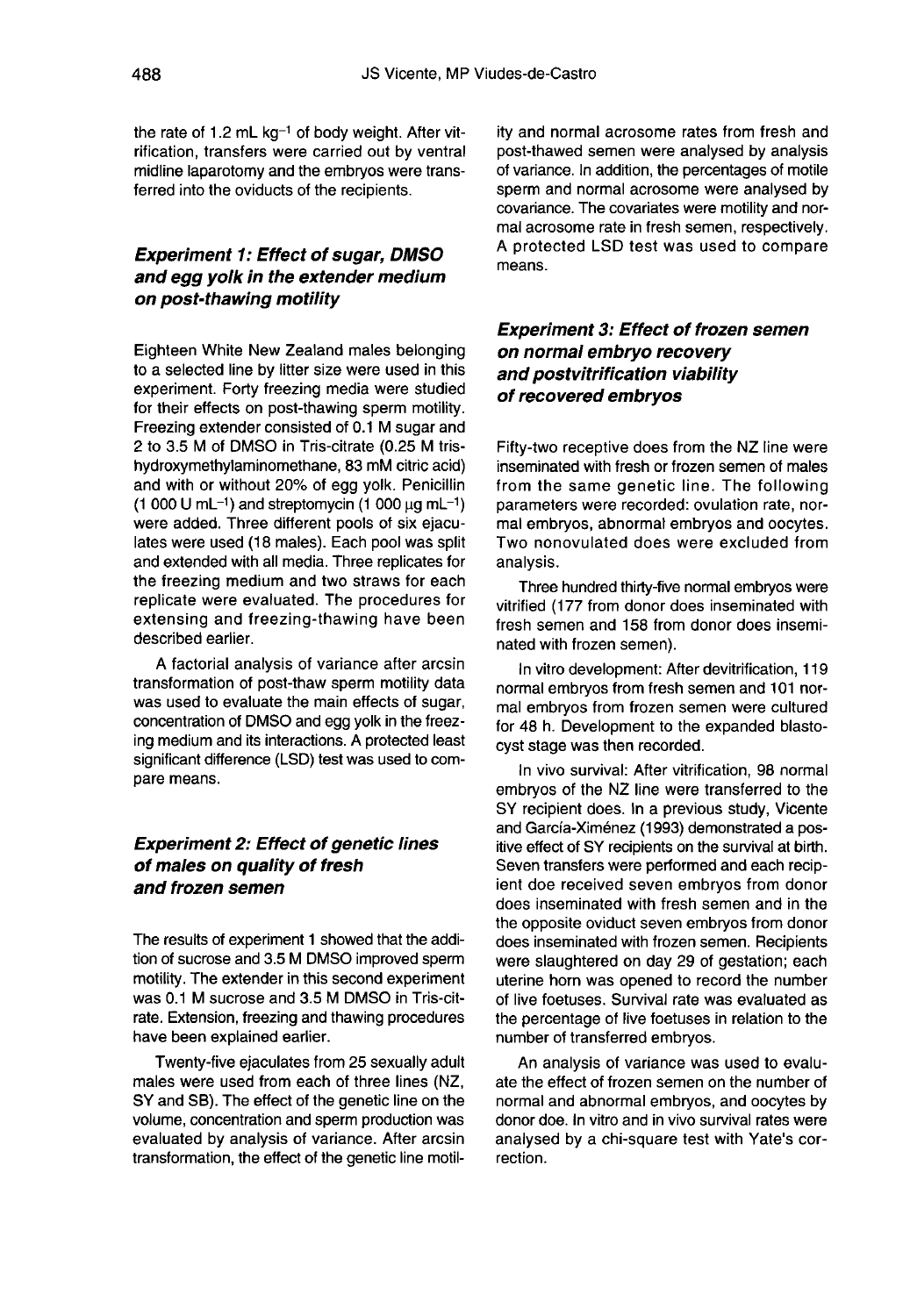# RESULTS

# Experiment 1: Effect of sugar, DMSO and egg yolk in the extender medium on post-thawing motility of sperm

Extending medium with egg yolk did not improve the percentage of motile sperm post-thaw for the two-step freezing method used in this work  $(24 \pm 1)$  without egg yolk and  $27 \pm 1$  with 10% v/v of egg yolk in final freezing medium). Thus, egg yolk is not needed in the freezing extender.

Significant differences were observed for sugar and for the level of DMSO in the percentage of motile sperm post-thaw (34% to 1.75 M vs 27, 20 and 20% to 1.5, 1.25 and 1 M of DMSO in the freezing medium, respectively,  $P < 0.05$ ; table I). An extender without sugar gave the lowest results of post-thawing motility (17%; table I). The sucrose extender results were better (32%,  $P < 0.05$ ; table I). Only another disaccharide, maltose, gave similar results (28%; table I). No interaction was found among the main factors; however, when the freezing medium contained 0.5 M of sucrose and 1.75 M of DMSO, the percentage of post-thaw motile sperm was 44%.

In this first experiment we have defined a simple sucrose-DMSO extender on the basis of the post-thawing motility.

# Experiment 2: Effect of genetic lines on quality of fresh and frozen semen

Line SY showed greater sperm production than either NZ or SB (291 x  $10^6$  vs 221 x 10<sup>6</sup> and 141 x 10<sup>6</sup>,  $P < 0.05$ ; table II). These significant differences were due to different semen volumes and sperm concentration among the lines.

No differences were found in the percentage of motile sperm post-thaw among the lines with or without a covariate (52%). The covariate was the percentage of motility of the fresh semen; it was significant with a coefficient of  $0.34 \pm 0.11$ .

The percentages of normal acrosome were different among lines. The SB line showed the worst percentage (62 vs 70% of line SY, P< 0.05; table II). However, this difference disappeared when the covariate was used in the analysis ( $66 \pm 1$ , coefficient:  $0.70 \pm 0.22$ ,  $P < 0.001$ ).

| Sugar            | No sugar     | Glucose        | Sucrose            | Lactose            | Maltose         |
|------------------|--------------|----------------|--------------------|--------------------|-----------------|
| Motile sperm (%) | $17 + 2^a$   | $24 \pm 2^{b}$ | $32 \pm 2^{\circ}$ | $25 \pm 2^b$       | $28 \pm 2^{bc}$ |
| <b>DMSO</b>      | 1 M          | 1.25 M         | 1.5 M              | 1.75 M             |                 |
| Motile sperm (%) | $20 \pm 2^a$ | $20 \pm 2^a$   | $27 + 2^{b}$       | $34 \pm 2^{\circ}$ |                 |

Table I. Experiment 1: Effect of sugar and concentration of DMSO in the freezing medium on the post-thaw percentage of motile sperm (least square means ± standard error).

abc Values with different superscripts are statistically different ( $P < 0.05$ ).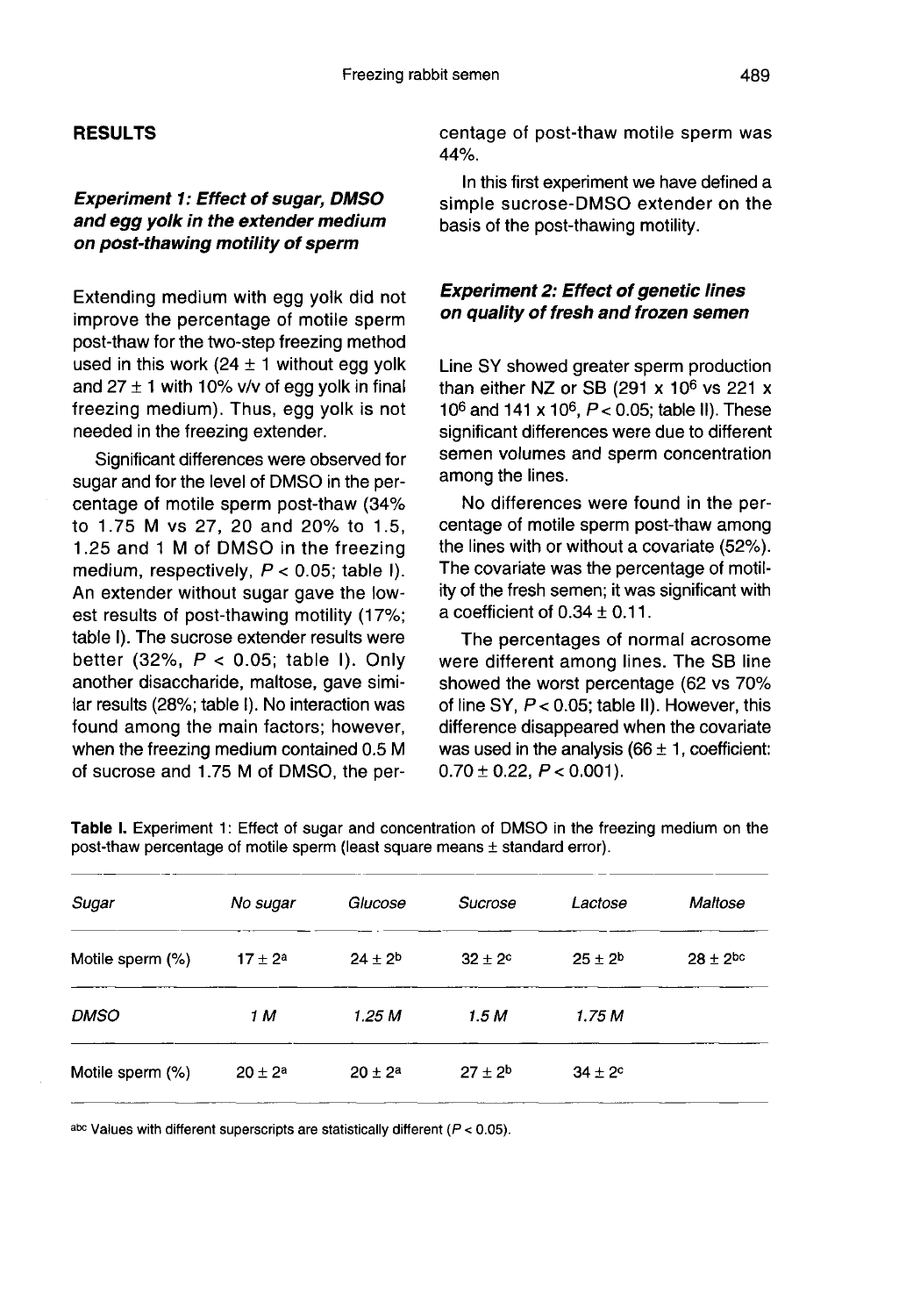| Line      | Volume                     |             | Spz/mL Semen production     |                  | Fresh              |                      | Post-thaw        |                    |
|-----------|----------------------------|-------------|-----------------------------|------------------|--------------------|----------------------|------------------|--------------------|
|           | (mL)                       | $(X10^6)$   | spz/ejaculate<br>$(x 10^6)$ | Motility<br>(% ) | <b>NAR</b><br>(% ) | Abn<br>(%)           | Motility<br>(% ) | NAR<br>(%)         |
| SY        | $0.9 + 0.1a$               | $340 + 31a$ | $291 \pm 29^a$              | $80 + 2a$        | $90 + 1a$          | $1 + 0.3a$           | $52 + 2$         | $70 + 3a$          |
| NZ        | $0.9 + 0.1a$               | $262 + 26b$ | $221 + 25b$                 | $81 + 2^a$       | $89 + 14$          | $1 + 0.3a$           | $53 + 2$         | $64 + 4^{ab}$      |
| <b>SB</b> | $0.6 \pm 0.1$ <sup>b</sup> | $233 + 26b$ | $141 \pm 25^{\circ}$        | $73 + 2c$        |                    | $85 + 1b$ $3 + 0.3b$ | $50 + 2$         | $62 \pm 3^{\circ}$ |

Table II. Experiment 2: Effect of genetic line of rabbit in the volume, concentration, motility, normal acrosomes (NAR) and abnormality sperm (Abn) (least square means  $\pm$  standard error).

Spz/mL: number of spermatozoa per mL. abc Values with different superscripts are statistically different ( $P < 0.05$ ).

# Experiment 3: Effect of frozen semen on normal embryo recovery and postvitrification viability of recovered embryos

Forty-five donor does of 50 ovulating does produced normal embryos (23-91 %) from doe groups inseminated with frozen semen and 22-87% from does inseminated with fresh semen. No differences were found in normal or abnormal embryos and successful recovery rate between the fresh and frozen semen (table 111). The number of unfertilized oocytes differed between groups (2.3 vs 0.3, for frozen and fresh semen, respectively,  $P < 0.05$ ; table III). The covariate, ovulation rate, was significant in the production of normal embryos and this coefficient was  $1.06 \pm 0.17$ . The percentage of normal embryos from total recovery (oocytes and embryos) was 76% for does inseminated with frozen semen and 86% from does inseminated with fresh semen.

Postdevitrification, 95% of the vitrified embryos scored as normal (318/335). A similar percentage of expanded blastocysts was obtained after 48 h in vitro culture of embryos from does inseminated with fresh and frozen semen (72/119 and 60/101, respectively, 60%).

All recipients became pregnant in vivo. The survival rate was 55% (27 live foetuses) and 50% (24 live foetuses) for transferred embryos from does inseminated with fresh and frozen semen, respectively. Over-

Table III. Experiment 3: Effect of frozen semen rm on embryo recovery (least square means ± standard error).

| Group  | Does | Ovulation<br>rate | Normal<br>embryos | Abnormal<br>embryos | Oocytes               | Successful<br>recovery $(%)$ |
|--------|------|-------------------|-------------------|---------------------|-----------------------|------------------------------|
| Frozen | 25   | $12.3 \pm 0.6$    | $8.9 \pm 0.8$     | $0.5 \pm 0.3$       | $2.3 \pm 0.5^{\circ}$ | 91                           |
| Fresh  | 25   | $13.4 \pm 0.5$    | $8.9 \pm 0.7$     | $1.1 + 0.3$         | $0.3 \pm 0.4^{\circ}$ | 87                           |

Does: number of ovulating donor does; successful recovery: donor does with normal embryos/ovulating donor does. ab Values with different superscripts are statistically different ( $P < 0.05$ ).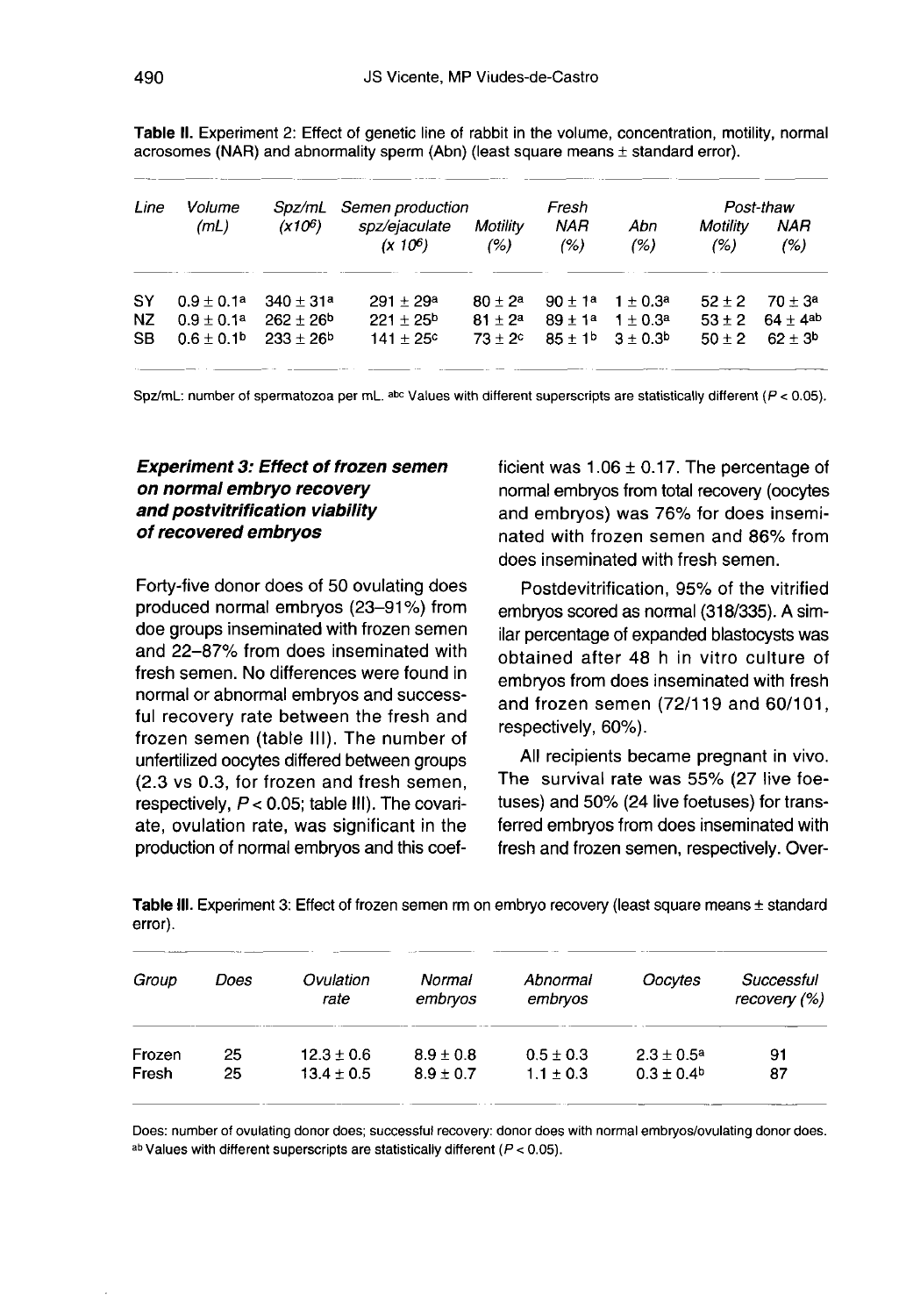all survival of vitrified embryos of this rabbit line was 52%.

# **DISCUSSION**

A sucrose extender gave better results with bull semen and relatively fast freezing methods were observed to provide better protection by nonpermeating sugars (Nagase et al, 1968). Several authors have demonstrated better protection of sperm with relatively high levels of DMSO (0.8 to 1.2 M, Castellini et al, 1992; Martin, 1993). Postthaw sperm motilities observed by these authors were 53 and 46%, respectively. In addition, Castellini et al (1992) showed that about 1.7 M DMSO provoked a negative effect on post-thaw sperm motility (23%). In the present study, better results on sperm motility were obtained with a final concentration of 1.75 M DMSO. Therefore, when the freezing extender contained sucrose and 1.75 M DMSO, the post-thaw sperm motility was 44% with and without egg yolk. This permits removal of the egg yolk from the freezing extender and it facilitates the evaluation of semen. Sucrose has been reported to exert a cryoprotective effect by direct interaction with the membranes, preventing freeze-thaw bilayer destabilization (Anchordoguy et al, 1988). A favourable effect of sucrose on the percentage of intact cells after freezing-thawing bull sperm has been previously observed (De Leeuw et al, 1993). A synergistic combination of sucrose and DMSO gave the most protection to sperm.

Line SY produced more sperm than lines NZ and SB. The significant differences were due to differential volume and concentration among the lines. This effect had been observed by several authors for different rabbit races and lines (Egea and Roy, 1992; Bencheikh, 1993). In addition, sperm quality, in terms of the percentage of motile sperm, normal acrosomes and sperm abnor-

malities, were different between the lines selected for litter size (SY and NZ) and the line selected for growth rate (SB).

The post-thaw sperm motility among the lines with individual ejaculates (52%) was comparable to that obtained by Castellini et al (1992) with a 1 M DMSO-egg yolk extender, and higher than Martin (1993) with 1.2 M DMSO-egg yolk extender. The percentage of normal acrosomes observed in this study was similar to the observation of Castellini et al (1992) for 1 M DMSO-egg yolk extender and Chen et al (1989), Castellini et al (1992) and Martin (1993) for 1 M acetamide-egg yolk extender. It was higher than Castellini et al (1992) and Martin (1993), with relatively high levels of DMSO (1.2 to 1.7 M). These results confirmed that high quality fresh semen is important to obtain good results in vitro after freezing-thawing.

When this freezing method was applied for the purpose of obtaining embryos for an embryo bank, the results were satisfactory for the line NZ. The percentage of does with normal embryos, the number of embryos by donor and the viability of embryos were not affected by the freezing semen. However, a higher number of oocytes were recovered from the frozen semen group. The 76% of the normal embryos in this group are comparable to the results obtained by Hanada and Nagase (1980) with 1 M DMSO-egg yolk extender.

In vivo viability obtained from NZ vitrified embryos are in accordance with the results of Vicente and García-Ximénez (1994) and Joly et al (1994) for vitrified and frozen embryos, respectively. These results hold promise for securing offspring from donor does.

In further studies, this freezing procedure should be evaluated with other rabbit genotypes and for its possible utilization in the programmes of conservation and on farms.